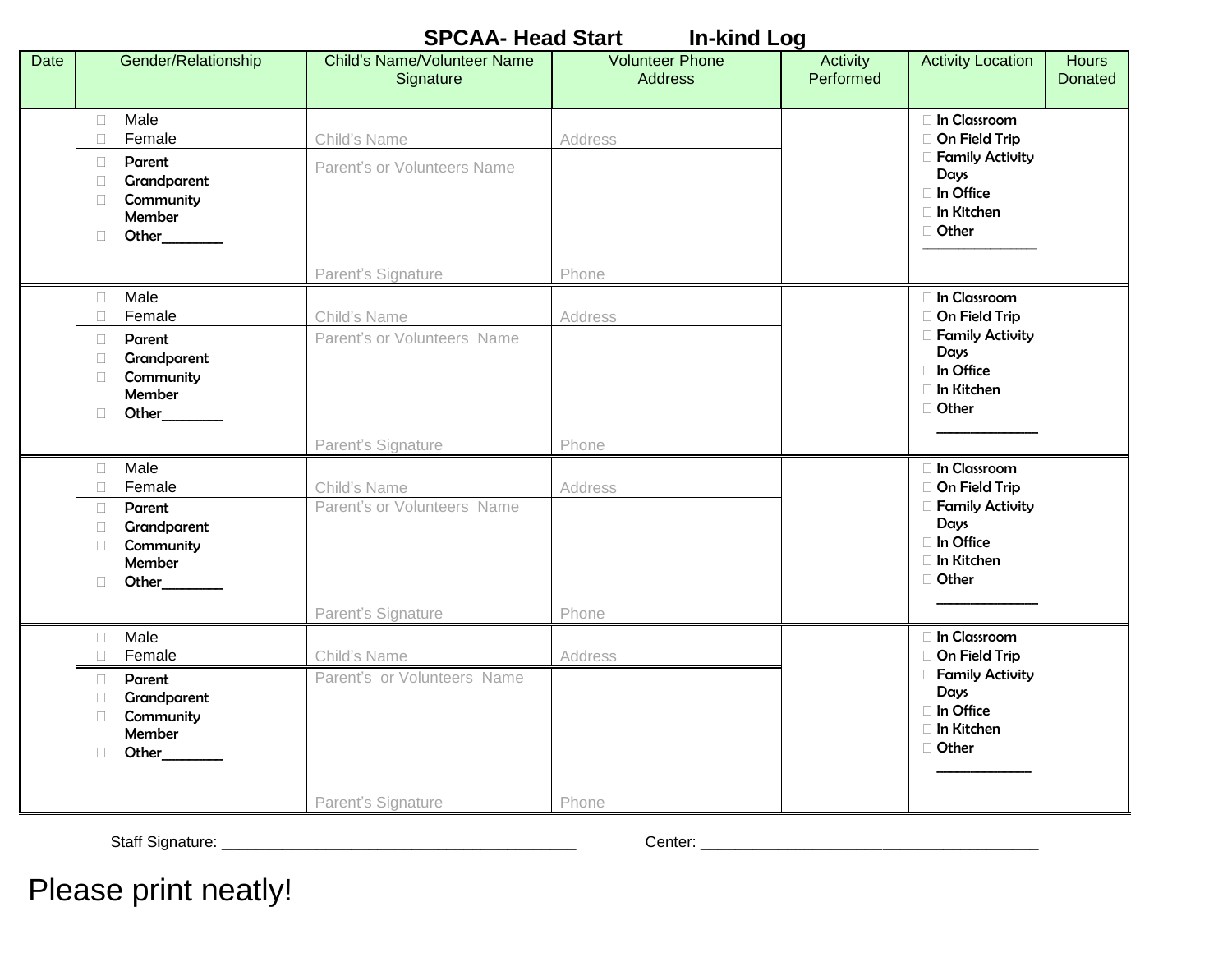**SPCAA- Head Start Volunteer Mileage**

|      | Center:                            |                                   |                      |                    |
|------|------------------------------------|-----------------------------------|----------------------|--------------------|
| Date | <b>Volunteer Name</b><br>Signature | <b>Volunteer Phone</b><br>Address | <b>Begin Address</b> | <b>End Address</b> |
|      |                                    |                                   |                      |                    |
|      |                                    |                                   |                      |                    |
|      | <b>Reason for Travel:</b>          |                                   | <b>Total Miles:</b>  | Office use only    |
|      |                                    |                                   |                      |                    |
|      | <b>Reason for Travel:</b>          |                                   | <b>Total Miles:</b>  | Office use only    |
|      |                                    |                                   |                      |                    |
|      |                                    |                                   |                      |                    |
|      | <b>Reason for Travel:</b>          |                                   | <b>Total Miles:</b>  | Office use only    |
|      |                                    |                                   |                      |                    |
|      | <b>Reason for Travel:</b>          |                                   | <b>Total Miles:</b>  | Office use only    |
|      |                                    |                                   |                      |                    |
|      | <b>Reason for Travel:</b>          |                                   | <b>Total Miles:</b>  | Office use only    |
|      |                                    |                                   |                      |                    |
|      |                                    |                                   |                      |                    |
|      | <b>Reason for Travel:</b>          |                                   | <b>Total Miles:</b>  | Office use only    |
|      | Staff Signature: _                 | Center: ___                       |                      |                    |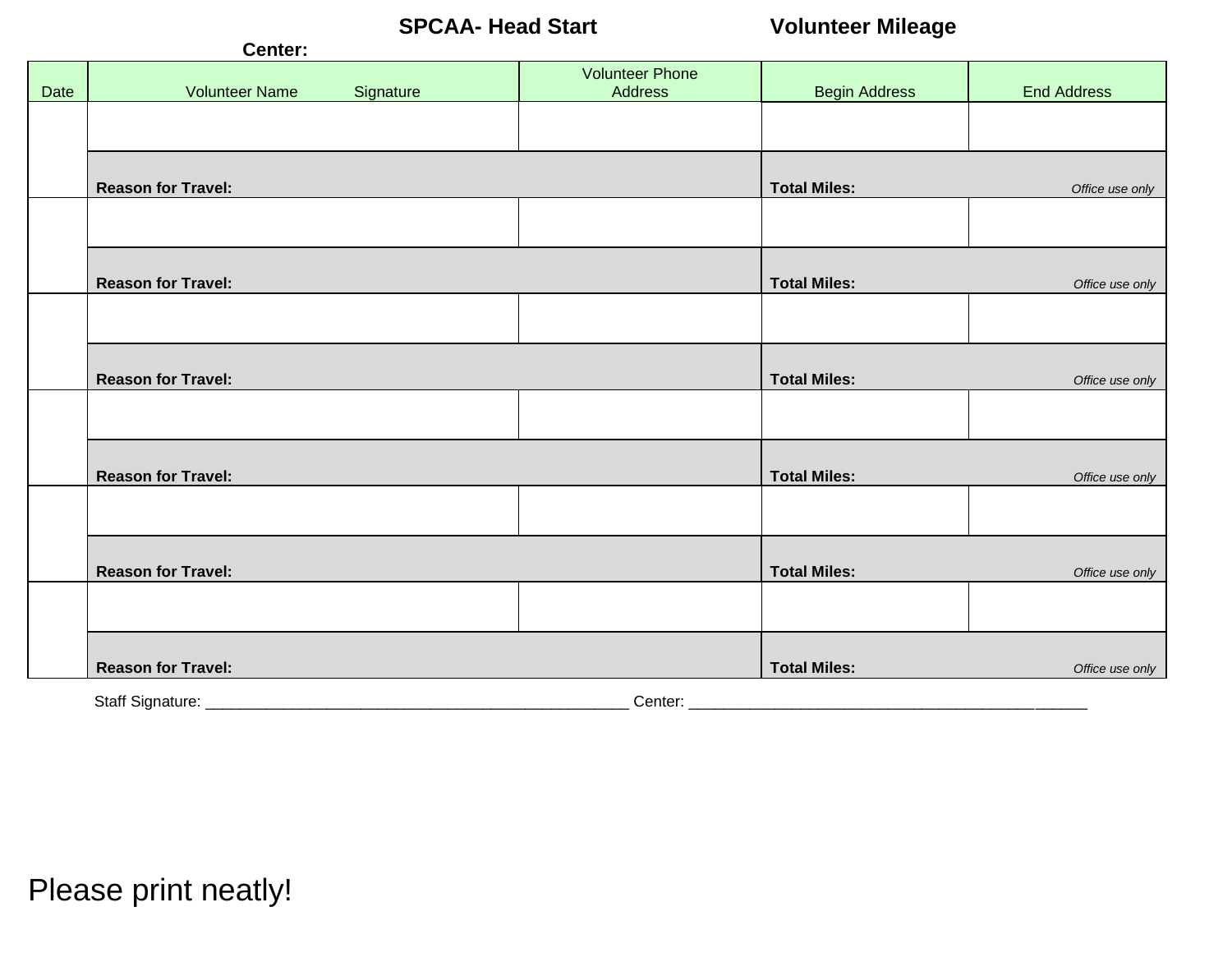SPCAA- Head Start **Donated Supplies** 

|      | Center:                            |                                   |                         |       |
|------|------------------------------------|-----------------------------------|-------------------------|-------|
| Date | <b>Volunteer Name</b><br>Signature | <b>Volunteer Phone</b><br>Address | <b>Supplies Donated</b> | Value |
|      |                                    |                                   |                         |       |
|      | Print Name                         | Address                           |                         |       |
|      | Signature                          | Phone                             |                         |       |
|      |                                    |                                   |                         |       |
|      | Print Name                         | Address                           |                         |       |
|      |                                    |                                   |                         |       |
|      | Signature                          | Phone                             |                         |       |
|      |                                    |                                   |                         |       |
|      | Print Name                         | Address                           |                         |       |
|      | Signature                          | Phone                             |                         |       |
|      |                                    |                                   |                         |       |
|      | Print Name                         | Address                           |                         |       |
|      | Signature<br>Phone                 |                                   |                         |       |
|      |                                    |                                   |                         |       |
|      | Print Name                         | Address                           |                         |       |
|      | Signature                          | Phone                             |                         |       |
|      |                                    |                                   |                         |       |
|      | Print Name                         | Address                           |                         |       |
|      |                                    |                                   |                         |       |
|      | Signature                          | Phone                             |                         |       |
|      | Staff Signature: _____________     | Center: _                         |                         |       |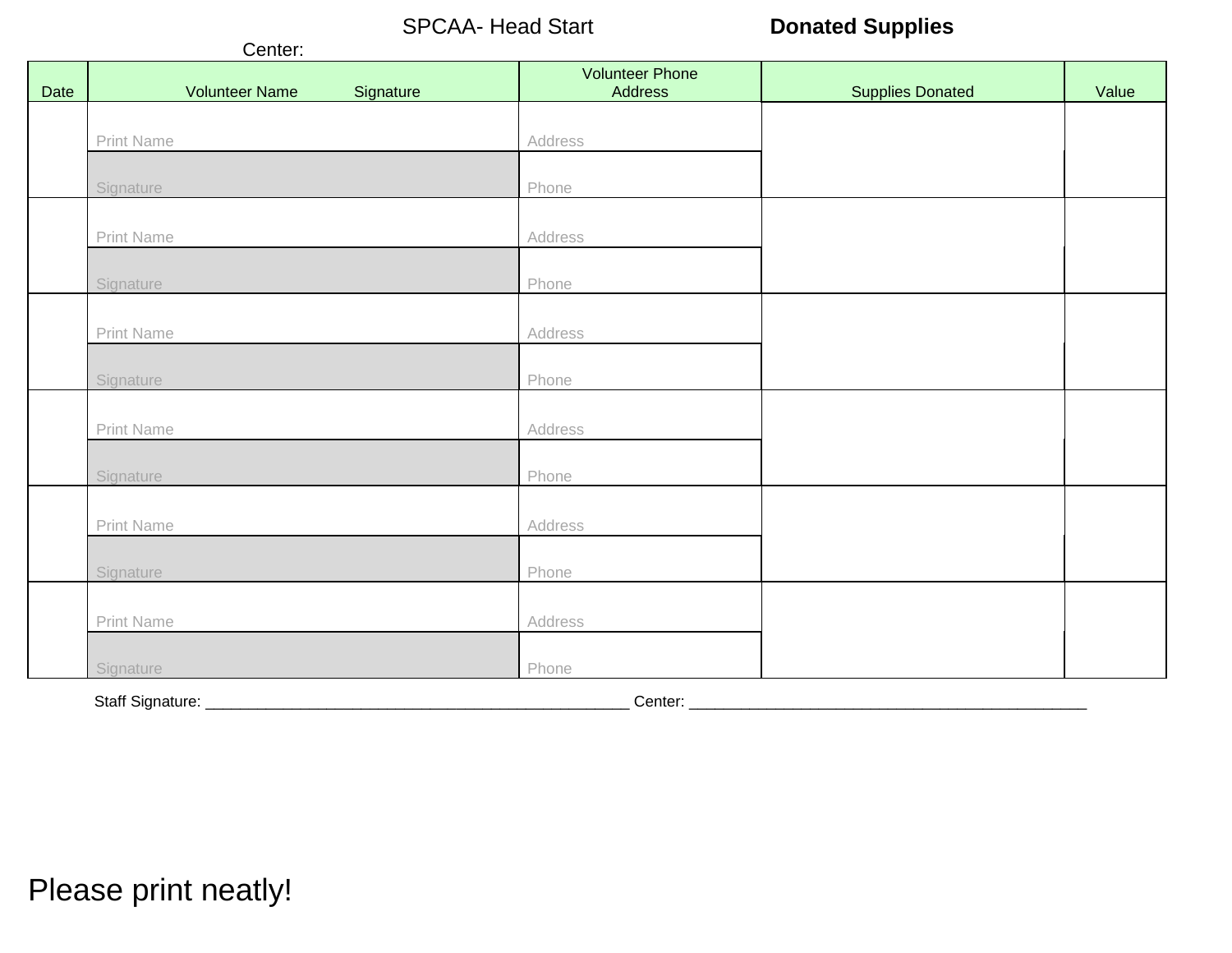**SPCAA- Head Start Professional Services**

|      | Center:                            |                                   |                                       |                                                 |  |
|------|------------------------------------|-----------------------------------|---------------------------------------|-------------------------------------------------|--|
| Date | <b>Volunteer Name</b><br>Signature | <b>Volunteer Phone</b><br>Address | <b>Description of Donated Service</b> | Value<br>(Rate you<br>would normally<br>charge) |  |
|      |                                    |                                   |                                       |                                                 |  |
|      | <b>Print Name</b>                  | Address                           |                                       |                                                 |  |
|      | Signature                          | Phone                             |                                       |                                                 |  |
|      | <b>Print Name</b>                  | Address                           |                                       |                                                 |  |
|      | Signature                          | Phone                             |                                       |                                                 |  |
|      | <b>Print Name</b>                  | Address                           |                                       |                                                 |  |
|      | Signature                          | Phone                             |                                       |                                                 |  |
|      | <b>Print Name</b>                  | Address                           |                                       |                                                 |  |
|      | Signature                          | Phone                             |                                       |                                                 |  |
|      | <b>Print Name</b>                  | Address                           |                                       |                                                 |  |
|      | Signature                          | Phone                             |                                       |                                                 |  |
|      | <b>Print Name</b>                  | Address                           |                                       |                                                 |  |
|      | Signature                          | Phone                             |                                       |                                                 |  |
|      | Staff Signature: ______<br>Center: |                                   |                                       |                                                 |  |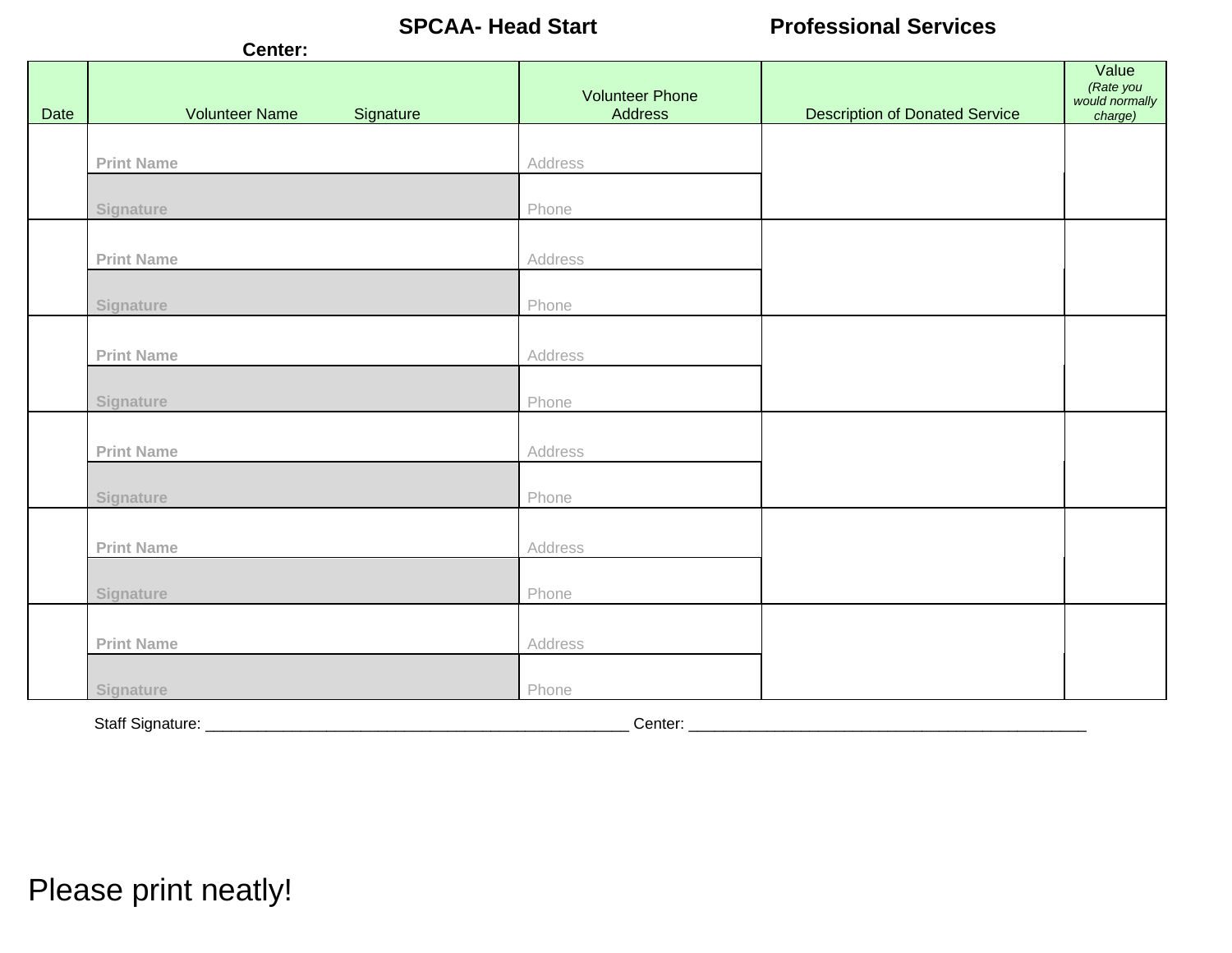### **Instructions for recording In-kind**

All in-kind will be recorded in white in-kind logbooks.

Please direct parent volunteers, professional volunteers and other volunteers to complete the logbook. Entries into the logbook should be made by the person making the donation.

**Volunteer**: Use this form for regular volunteers who are donating time in the center/classroom. **Supplies**: Use this form to record supplies donated to the classroom **Mileage**: Use this form to record volunteer mileage in personal vehicles

**Professional Services**: Use this form to record any services donated by individuals providing a service that is within a volunteer's trained profession. Examples include therapists or nutritionists.

Before turning in any in-kind forms, a member of staff should sign the form to indicate that the donations have occurred.

All *original* forms with in-kind entries should be sent to Family and Community Partnerships Team on a *regular* basis. A copy should be retained and placed in the center in-kind log book. Forms may be sent via interoffice mail or returned to FCP by other means. All sheets should be signed before they are sent in. It is important that in-kind forms are sent in a timely manner, as budget reports are affected by these entries.

Calculations for time and mileage will be completed when the forms are received by the office.